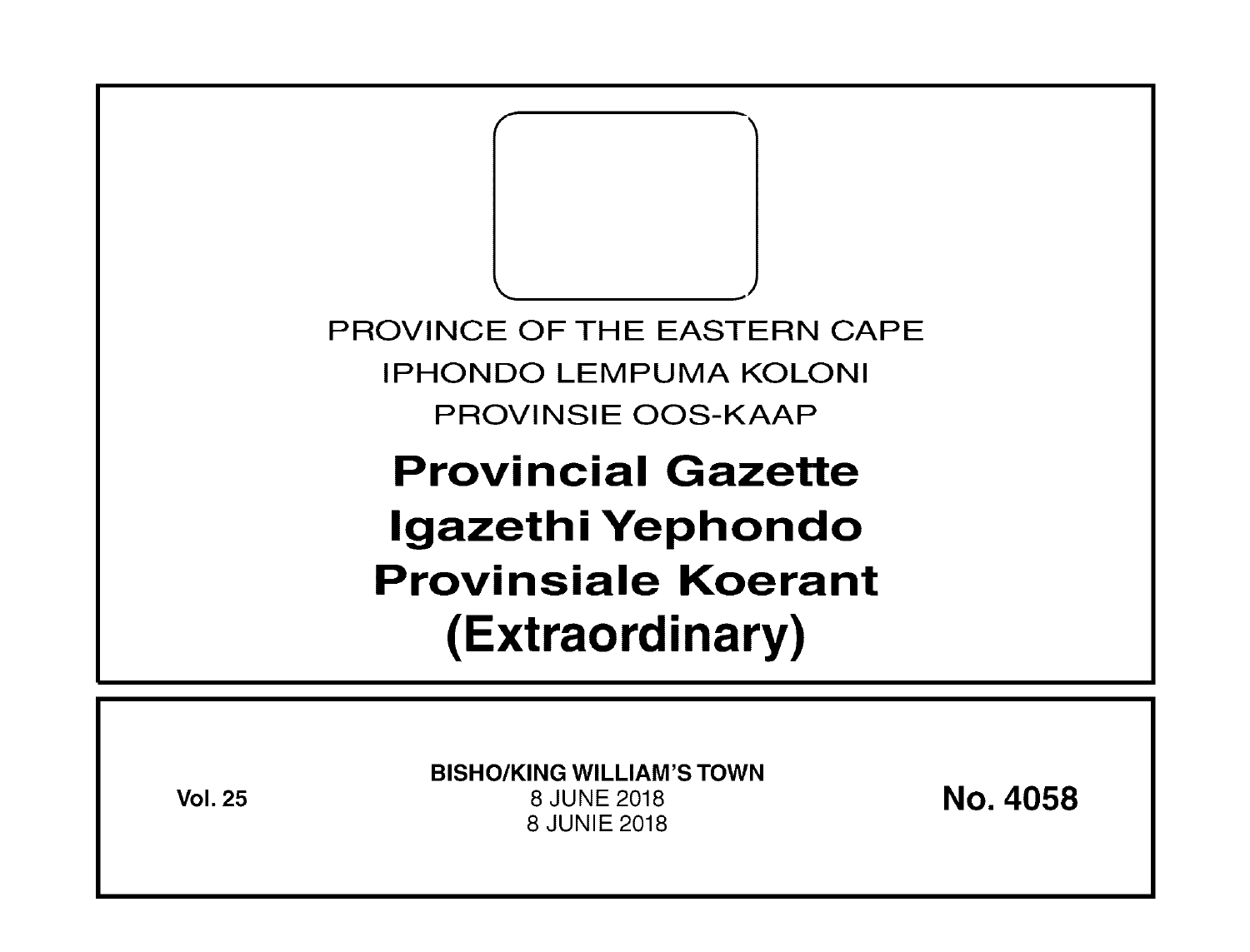## **IMPORTANT NOTICE:**

**THE GOVERNMENT PRINTING WORKS WILL NOT BE HELD RESPONSIBLE FOR ANY ERRORS THAT MIGHT OCCUR DUE TO THE SUBMISSION OF INCOMPLETE I INCORRECT I ILLEGIBLE COPY.** 

**No FUTURE QUERIES WILL BE HANDLED IN CONNECTION WITH THE ABOVE.** 

### **CONTENTS**

|          |                                                                                                       | Gazette | Page |
|----------|-------------------------------------------------------------------------------------------------------|---------|------|
|          |                                                                                                       | No.     | No.  |
|          | <b>LOCAL AUTHORITY NOTICES • PLAASLIKE OWERHEIDS KENNISGEWINGS</b>                                    |         |      |
| 96<br>97 | Eastern Cape Liquor Act (10/2003): Notice of lodgement of applications for transfer of certificate of | 4058    |      |
|          |                                                                                                       | 4058    |      |